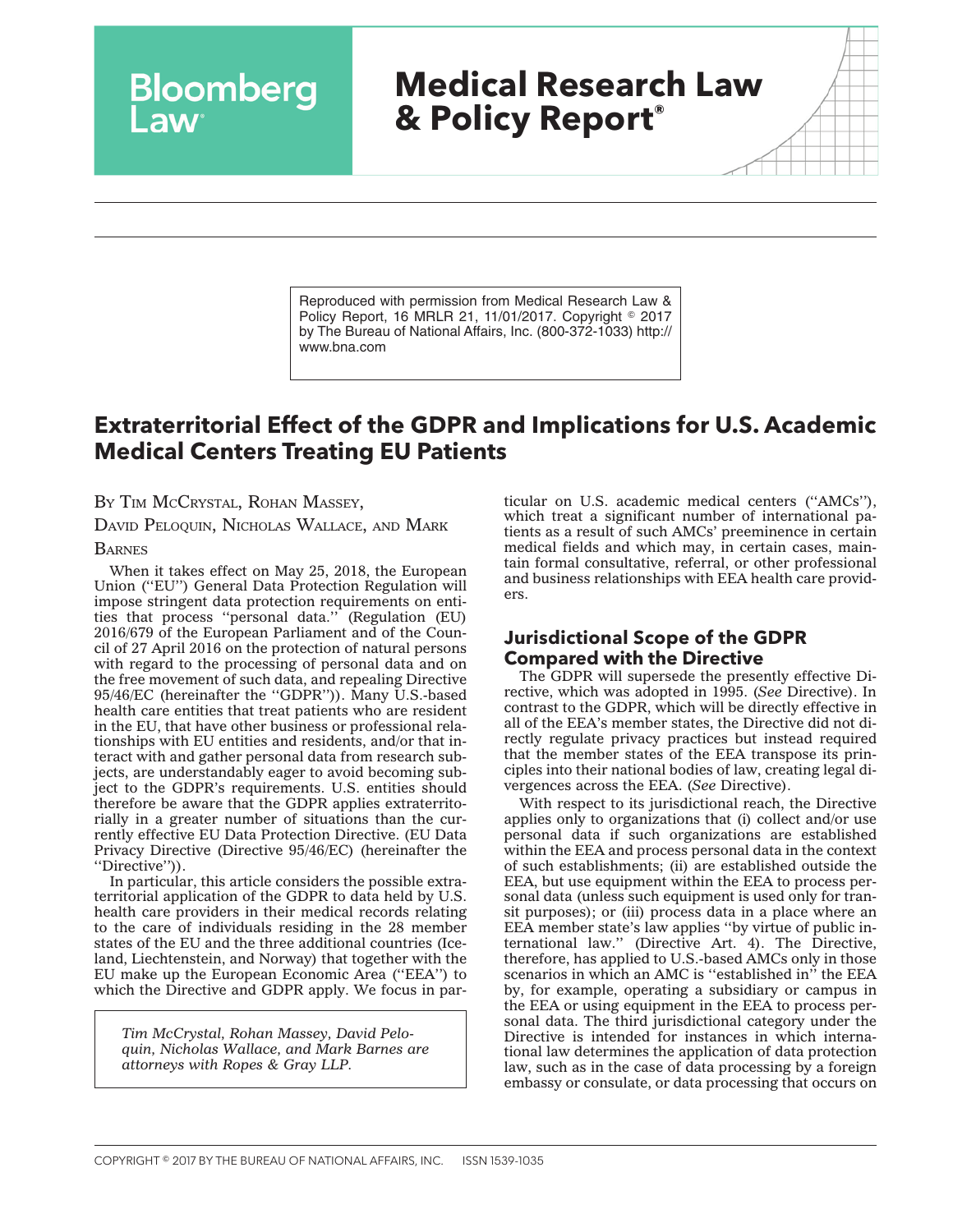a ship or airplane, circumstances which would be unlikely to apply to an AMC.

The GDPR, however, significantly expands the territorial scope and ''long arm'' reach of EU data protection law. Under the GDPR, ''personal data'' are defined broadly as:

[A]ny information relating to an identified or identifiable natural person ('data subject'); an identifiable person is one who can be identified, directly or indirectly, in particular by reference to an identifier such as a name, an identification number, location data, online identifier, or to one or more factors specific to the physical, physiological, genetic, mental, economic, cultural, or social identity of that person.'' (GDPR Art.  $4(1)$ ).

By its terms, the GDPR may apply to certain non-EU organizations that process personal data of EEA data subjects outside of the EEA. Specifically, the GDPR's text states that it applies when:

1) Personal data are processed in the context of activities of an establishment of a controller or a processor in the EEA, regardless of whether or not the processing takes place in the EEA;

2) An organization that is not established in the EEA processes data (i) in the context of offering goods or services to data subjects located in the EEA or (ii) the monitoring of the behavior of data subjects as far as the behavior takes place within the EEA; or

3) Personal data are processed by a controller not established in the EEA, but in a place where the national law of an EEA member state applies by virtue of public international law. (*See* GDPR Art. 3).

While the first and third categories of data processing to which EU data protection law applies remain similar to those that exist under the present Directive, the second category of processing could result in additional circumstances in which EU data protection law would apply to U.S.-based AMCs treating patients from the EEA.

#### **Potential Extraterritorial Application to U.S. AMCs**

In order to further the reach of their specialty physicians and services, AMCs increasingly treat patients from beyond the borders of the U.S., including through referral or consultative relationships with EEA health care providers. Some such arrangements may provide opportunities for foreign hospitals and physicians to consult remotely with the AMC specialists regarding diagnosis and treatment issues and, in certain cases, to refer patients to the AMC for specialized diagnostic review or treatment. As analyzed in this section, the GDPR's second category of covered data processing could be read to include extraterritorial data processing in connection with such referrals or consultations.

To date, there has been a lack of guidance clarifying when organizations not established in the EEA will be considered to be ''offering goods and services to data subjects" located in the EEA or "monitoring the behavior of data subjects'' within the EEA. The concern for AMCs with consultative and referral relationships with EEA hospitals is that establishing a formal referral relationship with an EEA hospital or an ongoing consultative relationship with EEA hospitals or physicians regarding patient care could be construed as ''offering goods or services to data subjects'' within the EEA or ''monitoring the behavior of data subjects.'' If the actions were deemed to meet the definition, the GDPR would apply to the AMC's processing of the EEA patients' personal data in the U.S. Such personal data could include detailed notes taken by AMC physicians in the course of consultative discussions with European colleagues or the medical records of EEA persons who are referred to the AMC for care. The U.S. AMC would bear the burden of identifying the personal data to which the GDPR applies and ensuring compliance with the GDPR's requirements.

### **'Offering Goods or Services' to Data Subjects in the EU**

The GDPR itself provides limited clarity regarding the interpretation of ''offering goods or services'' to data subjects within the EEA, especially with respect to the types of personal data likely to be processed by AMCs. To the extent that the GDPR provides clarity, it is with regard to factors that could be construed toward considering an AMC's consultative or referral relationships to be ''offering goods or services'' to EEA data subjects. First, the GDPR notes that the goods or services offered should be considered ''irrespective of whether connected to payment.'' (GDPR, Recital 23). Thus, an AMC's consultative and referral relationships could be swept into the ambit of the GDPR even if the AMC does not charge the EEA patients for the consultative services and does not charge EEA patients for services provided at the AMC itself. Second, the GDPR provides that, ''[i]n order to determine whether such a controller or processor is offering goods or services to data subjects who are in the Union, it should be ascertained whether it is apparent that the controller or processor envisages offering services to data subjects in one or more Member States in the Union.'' (*Id.*). Because AMCs' relationships with European health care providers are likely to be governed by a written agreement or to be established through routine practice, it could be possible to view such relationships as the AMC's ''envisioning'' that it is offering or will offer services to EEA data subjects, and this factor similarly could be interpreted to subject the AMC to the GDPR with respect to the personal data it holds of such individuals. Moreover, it should be remembered that under the GDPR, it is not solely the personal data of EEA patients that are protected, but also the data of the *EEA health care providers themselves*, because even the names and other identifying information of health care providers, not just patients, are protected under the GDPR. Therefore, even if an AMC could argue that through offering a consultation service to an EEA health care provider it does not offer a good or service directly to an EEA *patient*, the AMC could be seen as providing a good or service to an EEA *health care provider,* who is also by definition an EEA *data subject*, thereby triggering obligations under the GDPR toward these individual providers.

While the above suggests that a formal or repetitive consultation relationship between an AMC and EEA health care providers could be seen as ''offering goods or services to data subjects in the [EEA],'' it should be noted that the GDPR also suggests that occasional treatment of subjects from the EEA who travel to the U.S. to seek services at the AMC or occasional informal consultation between the AMC and EEA health care providers may not give rise to application of the GDPR. Specifically, in discussing when an ex-EU data control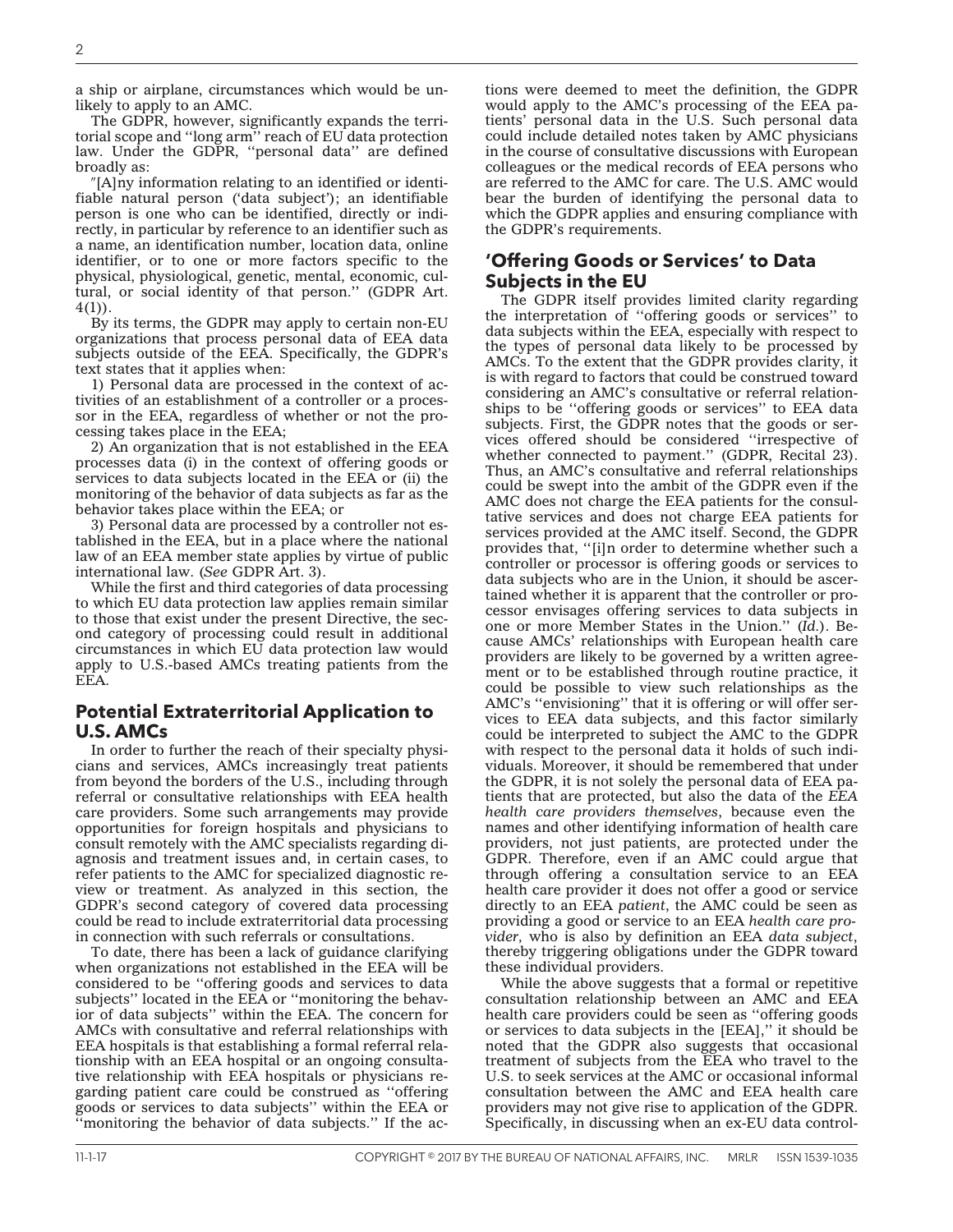ler ''envisages offering services to data subjects in one or more [EEA Member States],'' the GDPR's recitals clarify that ''mere accessibility of the controller's, processor's or an intermediary's website'' in the EEA is insufficient in and of itself to ascertain such intention. (*Id.*). Rather, the GDPR suggests that in order to subject themselves to GDPR jurisdiction through their website activity, data controllers not established in the EEA would need to take an additional step to direct their website to EEA data subjects, such as translating their website into a foreign language or mentioning customers or users in the EEA. Thus, by analogy, if an AMC does not establish a formal or repetitive arrangement with an EEA health care provider or target its advertisements directly to EEA patients or health care providers, an AMC may not be seen as offering goods or services to EEA data subjects, even if the AMC on occasion treats EEA patients or offers consultation services to EEA health care providers.

## **Telemedicine and 'Monitoring Behaviour' of EEA Residents**

The GDPR's text is similarly unclear as to whether ''monitoring behaviour'' of data subjects could encompass an AMC's consultative or referral relationships with EEA hospitals and patients or an AMC's sponsoring or coordination of a clinical trial at EU sites. The GDPR's recitals provide that ''[i]n order to determine whether a processing activity can be considered to monitor the behaviour of data subjects, it should be ascertained whether natural persons are tracked on the internet including potential subsequent use of personal data processing techniques which consist of profiling a natural person, particularly in order to take decisions concerning her or him or for analysing or predicting her or his personal preferences, behaviours and attitudes.'' (GDPR, Recital 24).

An AMC's consultative relationship with an EEA health care provider would appear generally not to include the type of activity contemplated by the recital, given its emphasis on the tracking of behavior on the internet to predict preference or behaviors. However, if the consultative relationship involves the interaction of a U.S.-based physician through telemedicine with a patient located in the EEA, the consultation may be more likely to be subject to scrutiny as potential ''monitoring'' of the behavior of EEA data subjects.

Similarly, if an AMC sponsors a clinical trial with sites located in the EU, certain activities could arguably constitute ''monitoring of the behaviour of data subjects.'' For example, in certain research studies a sponsor or coordinator might have direct contact with research subjects, for example, by providing consultation with the subjects directly via telephone or videoconferencing technology. Such direct interaction with data subjects could arguably be considered ''monitoring behaviour'' such that the AMC's processing of personal data from the trial would be subject to the GDPR. Where a U.S. AMC serves only as a coordinating center that merely processes coded data (referred to as ''pseudonymised'' data under the GDPR) that have been collected by EU study sites and then transferred to the AMC, it seems less likely that the AMC would be seen as ''monitoring'' the behavior of the EU study subjects directly thereby triggering direct application of the GDPR. However, even if the AMC is not seen to be ''monitoring'' the behavior of the EU study subjects, a

legal basis to legitimize the transfer of the personal data from the EU to the U.S. would be required, as discussed below under ''Additional Considerations.''

# **Recent EU Commentary on Extraterritorial Reach of GDPR**

EU officials have noted the lack of clarity surrounding the GDPR's extraterritorial application, and particularly the application of the GDPR on the basis of ''offering goods or services'' to persons located in the EEA. However, to the extent that EU officials have weighed in on the vagueness, they have often encouraged broad construction of such phrases.

The Article 29 Data Protection Working Party, the EU body that provides non-binding guidance on EU data protection law, issued an opinion on the data protection reform proposals prior to the finalization of the GDPR in which it called for greater clarity regarding the key terms by which extraterritorial jurisdiction could arise:

''Notwithstanding attempts to define what is meant by both 'offering of goods and services' and 'monitoring of their behaviour' in the recitals, the Working Party feels further clarification of these notions would be helpful.'' (Article 29 Data Protection Working Party, Opinion 01/2012 on the Data Protection Reform Proposals 9 (Mar. 23, 2012)).

Notably, however, the Working Party's proposals on the draft regulatory changes were to broaden, rather than narrow, the potential scope of the vague phrases:

''It should be made clear that the 'offering of goods and services' also includes free services (where individuals in fact pay for the service by providing their personal data). The Working Party therefore suggests adding wording along the lines '*including services provided without financial costs to the individual.'* Furthermore recital 21 implies that 'monitoring of behaviour' is linked to tracking on the internet and creating profiles. The Working Party advises to change the wording in order to ensure that even if the controller does not create profiles as such, processing activities can sometimes be considered 'monitoring of behaviour' if they lead to decisions concerning a data subject or involve analysing or predicting his or her personal preferences, behaviours and attitudes.'' (*Id.*).

The European Data Protection Supervisor also has issued formal recommendations on the EU data protection reform proposals, which included an acknowledgment that "[t]he material and territorial scope of the GDPR is difficult to summarise succinctly.'' (Recommendations of the European Data Protection Supervisor: EDPS Recommendations on the EU's Options for Data Protection Reform (2015/C 301/01, 06, note 7)). However, the Supervisor noted, without further elaboration, that the EU governing institutions ''seem to agree, at least, that the scope covers organisations established in the EU . . . [and] organisations established outside the EU who process personal data of individuals in the EU in the course of offering goods or services to or monitoring individuals in the EU.'' (*Id.*). Thus, while acknowledging the complexity of the matter, the Supervisor did not provide greater clarity as to the interpretation of the standards causing, at least in meaningful part, that complexity.

As the GDPR enforcement date moves closer, additional guidance clarifying the scope of the regulation's jurisdictional hooks may be issued. Such guidance could provide welcome clarity. In crafting guidance, it